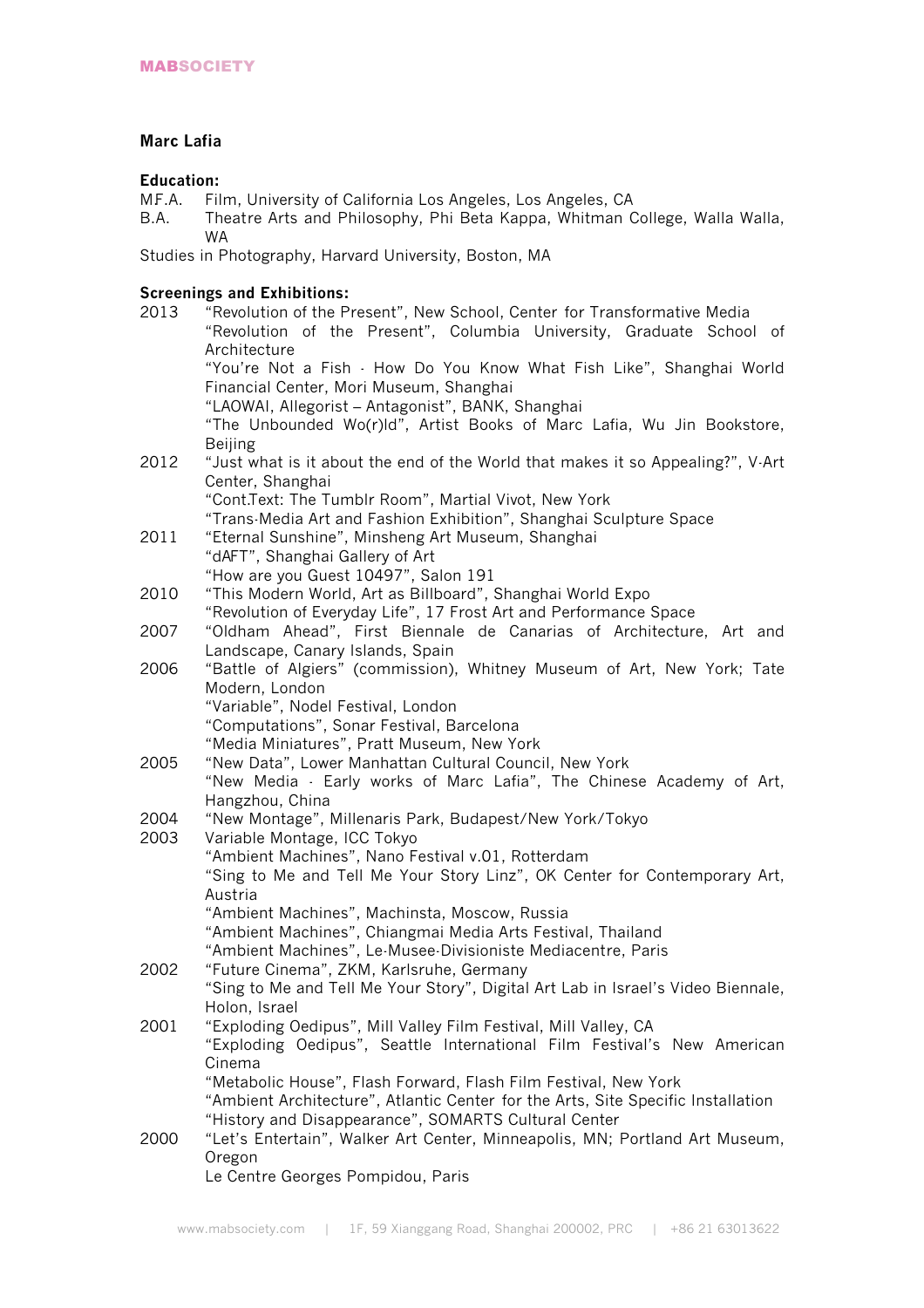Museo Rufino Tamayo, Mexico City

1999 Zentrum für Kunst und Medientechnologie (ZKM), MemexEngine, Karlsruhe, Germany

## **Awards and Grants:**

Annenberg Grant for Mister ArtSee, New York, 2009 Harvestworks, NYSCA Grant, New York, 2004 Machinista: AI Art Machine as Artist's Co-Author, Distinctive Merit, Russia, 2003 Flash Forward, Flash Film Festival, New York, Silver, 2003 Atlantic Center for the Arts, Residency with documentary filmmaker Alan Berliner, 2002 New York Art Directors 80th Annual Club Award, Distinctive Merit Medal, 2001 Arts Council Grant, New York, 2001 I.D. Magazine Silver Medal for Interactive Media, 2000 Communication Arts Gold Medal, Informational Design, 2000

ASCI Net Award, 2000

South by Southwest (SXSW) Best of Show and Best Cultural Experience, 2000 Yahoo's Project Cool and Best Site of the Year, 1999

New York Art Directors 79th Annual Club Award Silver Medal, 1999

## **Conferences, Talks and Publications:**

17 Frost Art and Performance Space, New Narrative Film, Brooklyn, NY, 2010 Anthology Film Archives, The New Independence in Film, New York, NY, 2010 Norwood Club, Making Paradise, New York, NY, 2010

Futurebrand, The Genius Lunch, The Cinema Engine and Computational Media, New York, NY, 2006

New School, Post-Linear Lab, Narrative Structures, New York, NY, 2006

Montevideo Time Based Institute, Computational Media, Amsterdam, Netherlands, 2004

New York Film Academy, Working with Actors, On Exploding Oedipus, New York, NY, 2004

Cal Arts, The Integrated Media Program, Hybrids, Los Angeles, CA, 2004

Israeli Center for Digital Art, New Documentaries and Installation, Holon, Israel, 2004 Harvestworks, Indeterminate Time, New York, NY, 2004

School of Visual Arts, The Event of Time, New York, NY, 2003

Institute of Contemporary Arts, Allegories and Algorithm', London, England, 2003

Cal Arts, Shapes and Volumes, Wiki for Viralnet, Los Angeles, CA, 2003

Eyebeam, 'The (Re)Structured Screen: Conversations On The New Moving Image, New York, NY, 2002

Nettime.org, In Search of a Poetics of the Spatialziation of the Moving Image, 2002 Lower Manhattan Cultural Council, Computation and the Moving Image, New York, NY, 2003

Nettime.org, Spectra, and Rhizome.org, Documenta 11 Art and the Figuration of Histories, 2002

American Book Review, Review of Stephen Wilson's book Information Arts, 2002

SXSW, Networked Synaesthesia: A Tele-Metabolic Fold, Austin, TX, 2001

SFMOMA, The Artwork in the Age of Online Communication, San Francisco, CA, 2000

SF International Art Fair, The Event of Art, San Francisco, CA, 2000

Millenial Digest's Millenium Museum Issue, Museum as Interface, 2000

Artforum, The Pleasure of the Web: The Art of Active Montage, 2000

Walker Art Center, Hyperdiction, The Artist Entertainment Network, Minneapolis, MN, 2000

George Hara Cultural Alliance, The Internet and Cultural Identity, Tokyo, Japan, 1997 Zakros Arts, The Telematic Manifesto, 1997

# **Filmography:**

Revolution of Everyday Life, HD feature, 72 minutes, 2010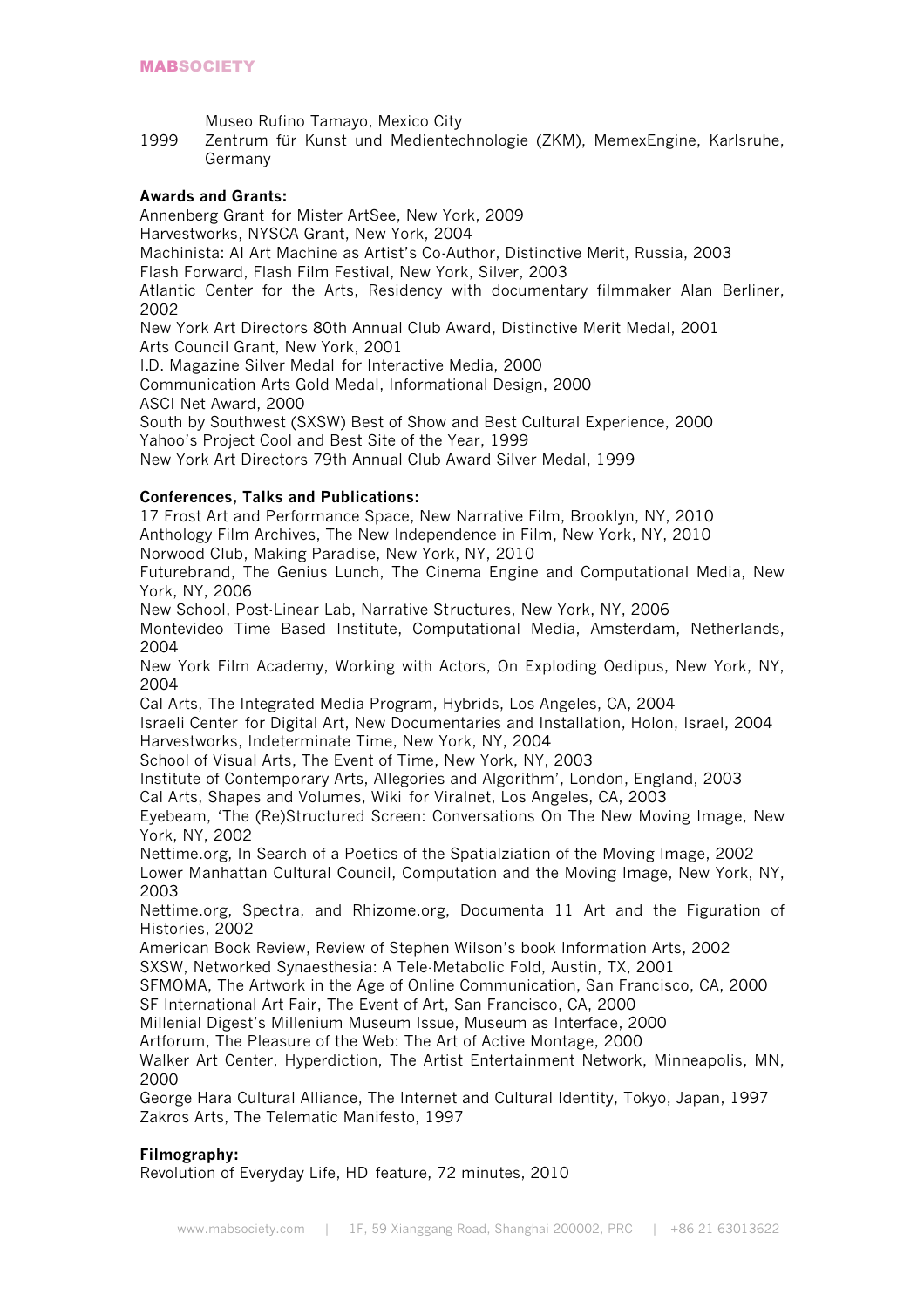Paradise, HD feature, 78 minutes, 2009 Love and Art, DV feature, 70 minutes, 2008 Oldham Ahead, documentary with 7 screen installation, 23 minutes, 2007 Zanzibar, three screen narrative, 47 minutes, 2005 Permutations, 365 multi-screen short films, 2005 Martin, long form narrative, 64 minutes, 2004 Confessions of an Image, DV, 43 minutes, 2002 Exploding Oedipus, 35mm feature, 81minutes, 2001 Baldwin, 35mm short, 6 minutes, 1994 Auto-re-tour, 16mm short, 23 minutes, 1982 Fini La Guerre, 16mm short, 7 minutes, 1981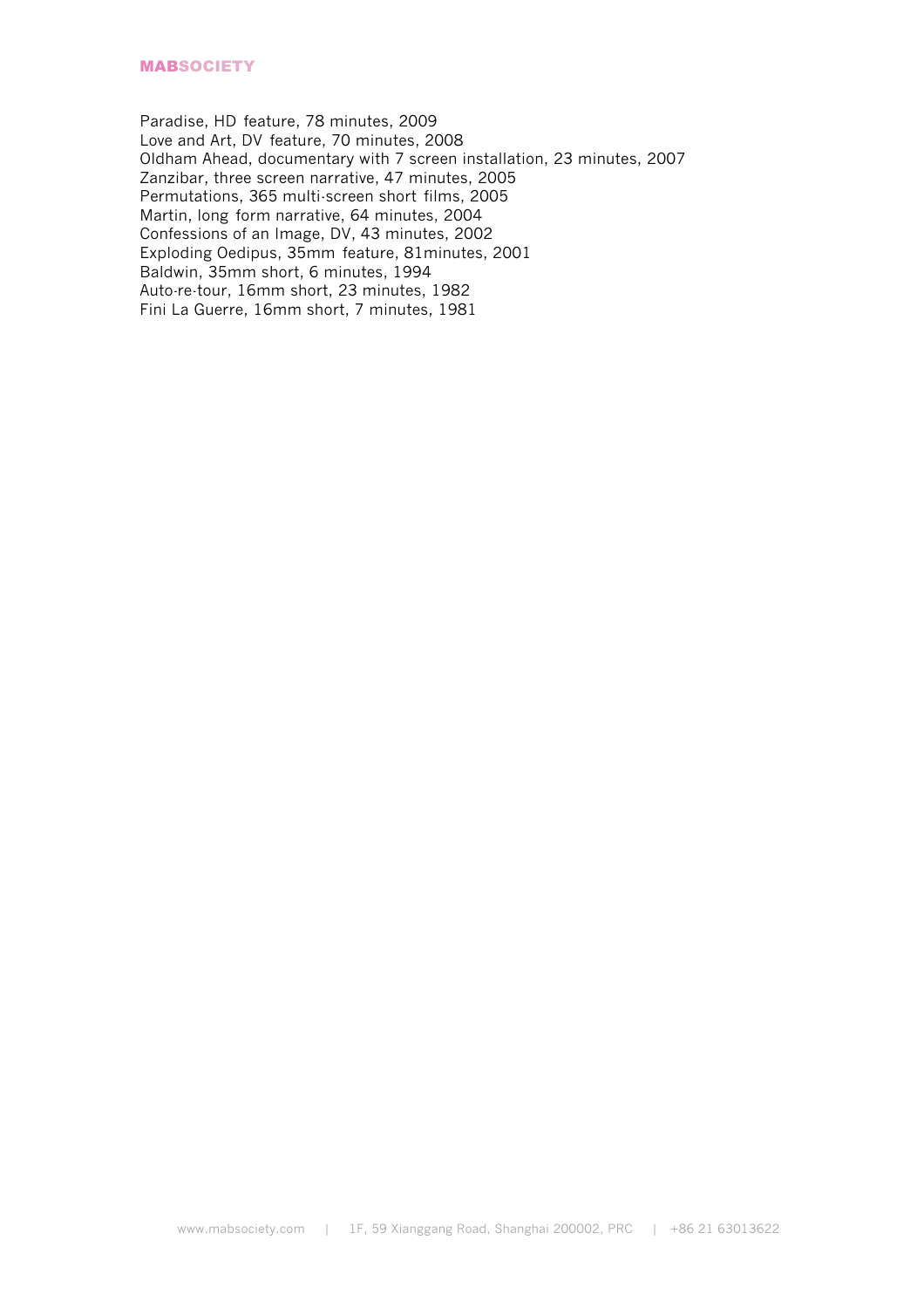## 马克·拉菲亚

#### 教育:

艺术硕士,影视,洛杉矶美国加州大学,洛杉矶,加州,美国 学士,戏剧艺术与哲学, Phi Beta Kappa, 惠特曼学院, Walla Walla, WA 摄影研究,哈佛大学,波士顿,马萨诸塞州

#### 放映会和展览:

- 2013 《当前的革命》,新学校,转换型媒体中心 《当下的革命》,哥伦比亚大学,建筑研究所 《你又不是鱼-你怎么知道鱼喜欢什么》,上海环球金融中心,森美术馆,上海 《老外,对手一预言家》,纽约大学全球亚太艺术交流,上海研讨会,BANK,上海 《无限的世界》, Marc Lafia的画册, Wu Jin书店, 北京
- 2012 《究竟是什么使得世界末日如此吸引人?》,视界艺术中心,上海 《语境: Tumblr Room》, Martial Vivot沙龙, 纽约 《转媒体时尚与艺术展览》,上海城市雕塑艺术中心,上海 《不朽的阳光》,民生美术馆,上海
- 2011 《白痴》,沪申画廊,上海 《客人10497你好吗》,沙龙191
- 2010 《这个现代世界,广告艺术》,上海世博展 《日常生活的革命》,17冰箱艺术表演空间
- 2007 《艺术和景观, 奥尔德姆在前方》, 首届加利福尼亚群岛建筑展, 西班牙
- 2006 《阿尔及尔之战(委员会)》,惠特尼美术馆,纽约;泰特现代美术馆,伦敦 《变数》,Nodel艺术节,伦敦 《计算》,Sonar音乐节,巴塞罗那 《袖珍媒体》,普拉特博物馆,普拉特曼哈顿画廊,纽约
- 2005 《新数据》,曼哈顿下城文化协会,纽约 《新媒体-马克·拉菲亚的早期作品》,中国艺术研究院,杭州
- 2004 《新蒙太奇》, Millenaris公园, 布达佩斯 / 纽约 / 东京
- 2003 《可变的蒙太奇》,东京国际刑事法院
	- 第一届Nano艺术节,鹿特丹 《环境机器》,Machinsta,莫斯科,俄罗斯 《环境机器》,清迈媒体艺术节,泰国
		- 《环境机器》,新媒体艺术博物馆,巴黎,法国
- 2002 《未来的电影》,德国艺术与媒体中心,卡尔斯鲁厄,德国 《唱歌给我告诉我你的故事》,以色列视频双年展中的数位艺术实验室,霍隆,以色列 《唱歌给我告诉我你的故事》,好的当代艺术中心,林茨,奥地利
- 2001 《轰炸俄狄浦斯》,米尔谷电影节,米尔谷,加州 《轰炸俄狄浦斯》,西雅图国际电影节,新美国电影 《代谢楼,闪现》,Flash电影节,纽约 《环境构架》,特定场地装置,大西洋艺术中心 《历史与消逝》,SOMARTS文化中心
- 2000 《让我们自娱自乐》,沃克艺术中心,明尼阿波利斯;波特兰美术馆,俄勒冈州 蓬皮杜艺术中心,巴黎 Rufino Tamayo博物馆,墨西哥城
- 1999 德国新媒体艺术中心,卡尔斯鲁厄,德国

#### 奖项和赠款:

爱定伯格出资赞助Mister ArtSee, 纽约, 2009 三水影响艺术展, 纽约州艺术委员会出资, 纽约, 2004 Machinista: 作为艺术家的合作者的艺术智能机器, 独特优点, 俄罗斯, 2003